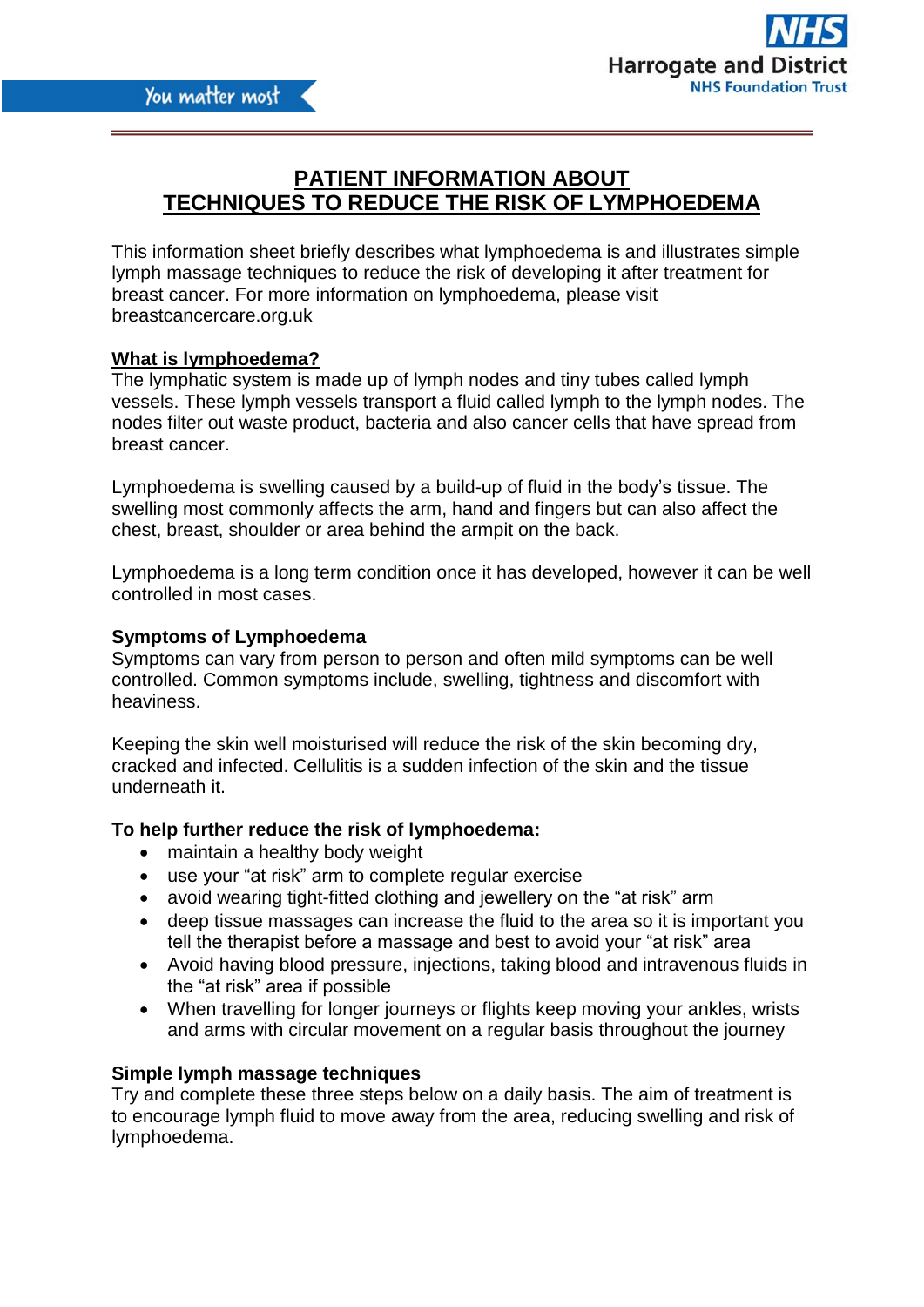

# **Step 1- Deep Breathing**

 Take 3 big and slow deep breaths, this helps the diaphragm to move and act like a pump on the lymphatic system.

#### **Step 2- Node Tapping**

This is to stimulate the lymphatic system-lymph nodes.



Use both hands one at either side of the breast bone just below the collar bone to tap the fingers up and down the breast bone.

Complete this for approximately 10 seconds

## **Step 3- Simple lymphatic massage**

This is to encourage lymph drainage, encouraging fluid movement away from the affected arm.



 **5-10 x light pressure strokes away from the operated side from shoulder and across the chest**

Using the unaffected arm applying gentle pressure, stroke from the front of the shoulder across the chest towards midline. Repeat 5-10 times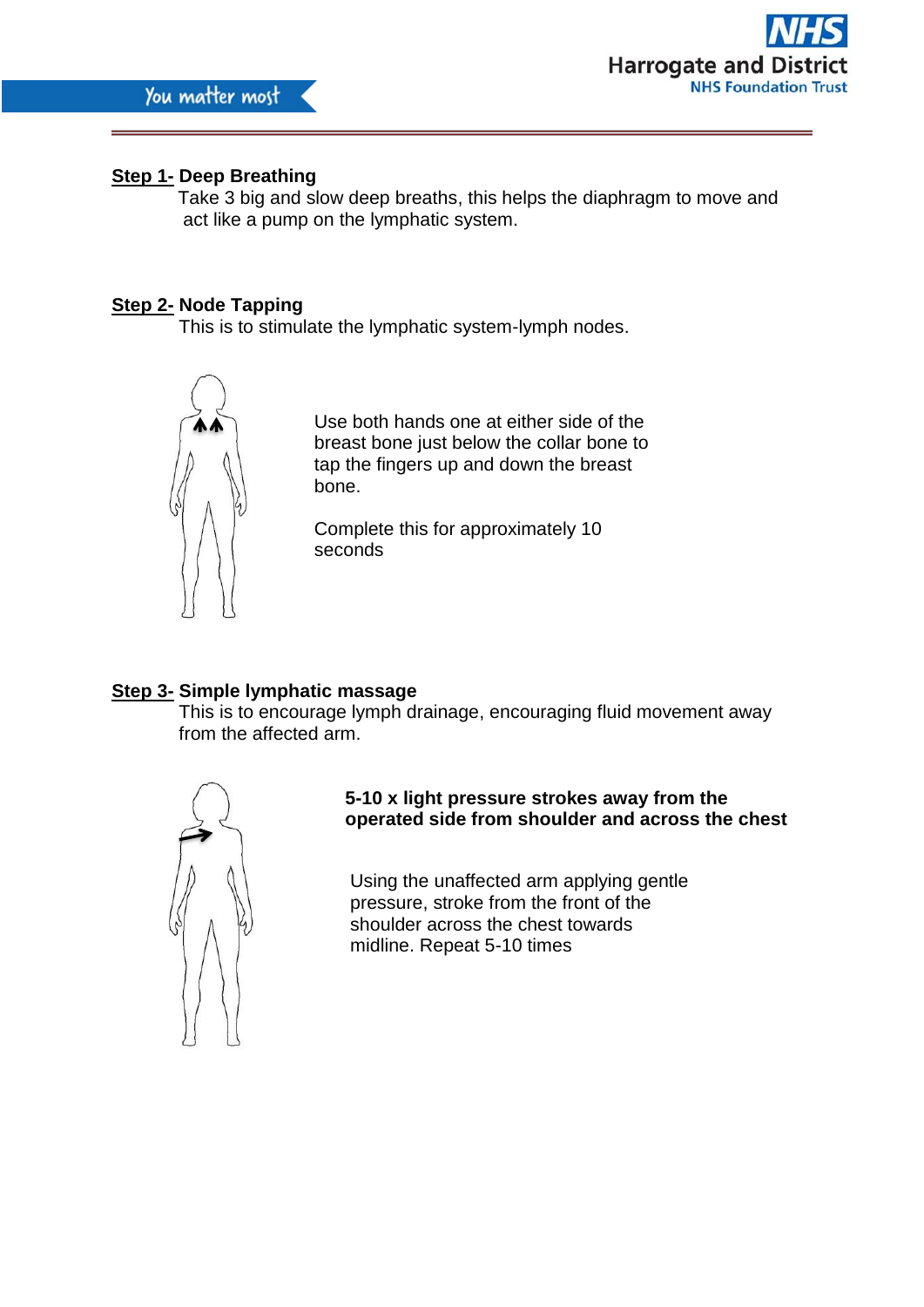



# **5-10 x light pressure strokes from the back of the shoulder across the back**

Using the unaffected arm applying gentle pressure, stroke from the back of the shoulder, across the back towards midline. Repeat 5-10 times



## **5-10 x light pressure strokes from the elbow to the shoulder**

Using your unaffected arm applying gentle pressure, stroke from the elbow up the arm towards the shoulder. Repeat 5- 10 times



## **5-10 x light pressure strokes from the fingers up the hand and wrist to elbow level**

Using the unaffected arm applying gentle pressure, stroke from the finger tips up the back of your hand and wrist continuing up the arm towards the elbow. Repeat 5-10 times